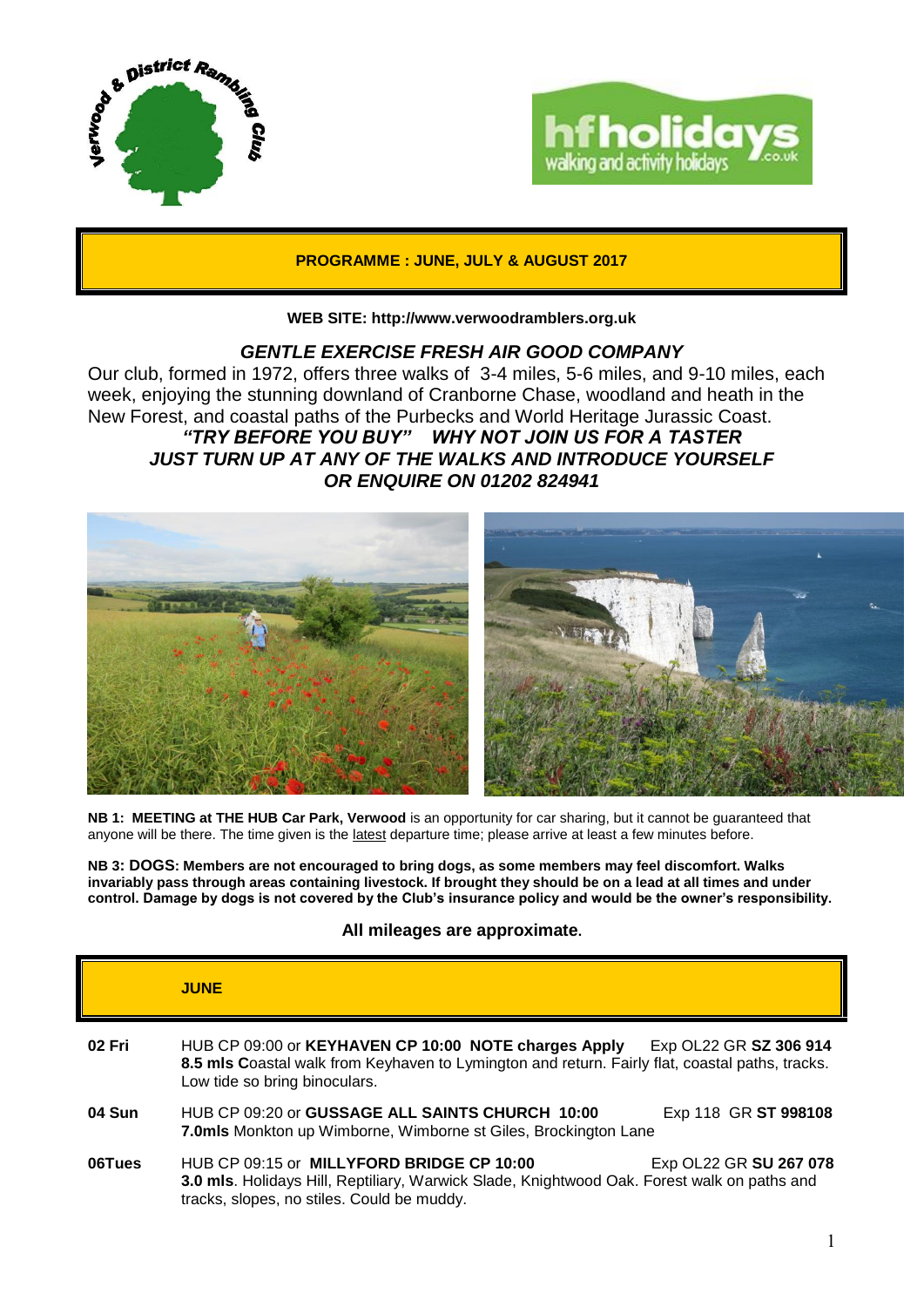| <b>O5 Wade</b>  | NOTE VERWOOD HUR CAR PARK 10:00 (At far and ) $\overline{P}$ Fyn OL 22 GR SLL085.091                                                                                                                                                                                                                                                                                                            |                         |  |
|-----------------|-------------------------------------------------------------------------------------------------------------------------------------------------------------------------------------------------------------------------------------------------------------------------------------------------------------------------------------------------------------------------------------------------|-------------------------|--|
| 04Tues          | HUB CP 09:35 or ELM TREE INN (RINGWOOD) CP 10:00<br>Exp OL22 GR SU 163 049<br>(Consider a coffee or drink on return)<br>2.7 mls. Dismantled railway, Hightown lake, footpaths and tracks around Hightown. Stiles.<br>Could be muddy.                                                                                                                                                            |                         |  |
| 02 Sun          | HUB CP 09:00 or WORTH MATRAVERS CP 10:15<br>Donations (£2) requested - toilets, overflow CP at rear.<br>7.5 mls Spyway Barn, Dancing Ledge then South West Coast Path via St Aldhem's Head to<br>West Hill. Stunning views, many points of interest (best place to see puffins on S Coast!) but<br>strenuous in parts. Alternative route from St Aldhem's Head avoiding most strenuous section. | Exp OL 15 GR SY 974 776 |  |
|                 | <b>JULY</b><br><b>WALKS FOR NEXT PROGRAMME PLEASE</b>                                                                                                                                                                                                                                                                                                                                           |                         |  |
|                 | NOTE Possible Car Park Charge for Non NT members<br>9.5 mls King Down, Hemsworth, Chetterwood, Manswood, Whichampton, Bradford Barrow,<br>Moderate Undulating.                                                                                                                                                                                                                                  |                         |  |
| <b>30 Fri</b>   | HUB CP 09:15 or BADBURY RINGS CP 10:00                                                                                                                                                                                                                                                                                                                                                          | Expl118 GR ST 959 031   |  |
| 28 Weds         | HUB CP 09:20 or CADMAN POOL CP 10:00<br>Exp OL22 GR SU 229 123<br>5.0 mls Rakes Brakes Bottom, Sloden Inclosure, Splash Bridge, Broomy Lodge.                                                                                                                                                                                                                                                   |                         |  |
| 27 Tues         | HUB CP 09:30 or MARTIN DOWN CP 10:00 (Off A 354)<br>3.8 mls. A walk over downland.                                                                                                                                                                                                                                                                                                              | Exp 118 GR SU 037 201   |  |
| 24 Sat          | HUB CP 09:15 or HATCHET POND CP 10:00<br>9.0mls Furzey Lodge, Hedge corner, Norley inclosure, East Boldre                                                                                                                                                                                                                                                                                       | Exp OL22 SU 369 017     |  |
| <b>22 THURS</b> | <b>NOTE THURSDAY EVENING WALK</b><br>HUB CP 18:00 or BURLEY CENTRE PUBLIC CP 18:30<br>4.0 mls Forest circular . Optional Pub visit afterwards.                                                                                                                                                                                                                                                  | Exp OL 22 GR SU 211 031 |  |
| 21 Weds         | HUB CP 09:30 or RINGWOOD ROAD ST LEONARDS 10:00<br>(Parallel to A31 near pedestrian bridge over A31)<br>5.5 mls. A walk around Ashley Heath Country Park.                                                                                                                                                                                                                                       | Exp OL22 GR SU 120 037  |  |
| 20 Tues         | <b>WALK NOT SUBMITTED</b>                                                                                                                                                                                                                                                                                                                                                                       |                         |  |
|                 | Option for your own Picnic Lunch by the pond if you wish, on our return to CP                                                                                                                                                                                                                                                                                                                   |                         |  |
| 18 Sun          | HUB CP 09:45 or EYEWORTH POND CP 10:30<br>5.5 mls. Thorns Enclosure Bramshaw Telegraph Eyeworth Wood.                                                                                                                                                                                                                                                                                           | Exp OL22 GR SU 228 146  |  |
| 16 Fri          | HUB CP 08:45 or WORTH MATRAVERS NT CP 10:00<br>8.5 mls. Strenuous in parts. Priest Way, Dancing Ledge, Seacombe, Winspit, St Aldhelms,<br>Emmets Hill. Alternative self guided route St Aldhams back to car park to avoid steep steps.                                                                                                                                                          | Exp OL 15 GR SY 975 776 |  |
| 14 Weds         | HUB CP 09:30 or MARTIN DOWN CP off A 354 10:00<br>5.2 mls mainly tracks to Pentridge then flat tracks & grass on Martin Down Nature Reserve                                                                                                                                                                                                                                                     | Exp 118 GR SU 037 201   |  |
| 13 Tues         | <b>WALK NOT SUBMITTED</b>                                                                                                                                                                                                                                                                                                                                                                       |                         |  |
| 10 Sat          | THE HUB or CP 09:00 WINFRITH NEWBURGH CHURCH CP 10:15<br>8.0 mls Chaldon Herring, Chideock Farm, Camp Site, Daggers Gate. Some road walking                                                                                                                                                                                                                                                     | GR SY 805 844           |  |
| 07 Weds         | HUB CP 09:30 or VERELY CP 10:00<br>5.5 mls Forest circular could be muddy                                                                                                                                                                                                                                                                                                                       | Exp OL22 GR SU 196 051  |  |

**05 Weds NOTE :VERWOOD HUB CAR PARK 10:00. (At far end) Exp OL22. GR SU 085 091** .**5.0 mls** Circular walk - Stephen's Castle, Pistle Down, Cranborne Common, Boveridge Heath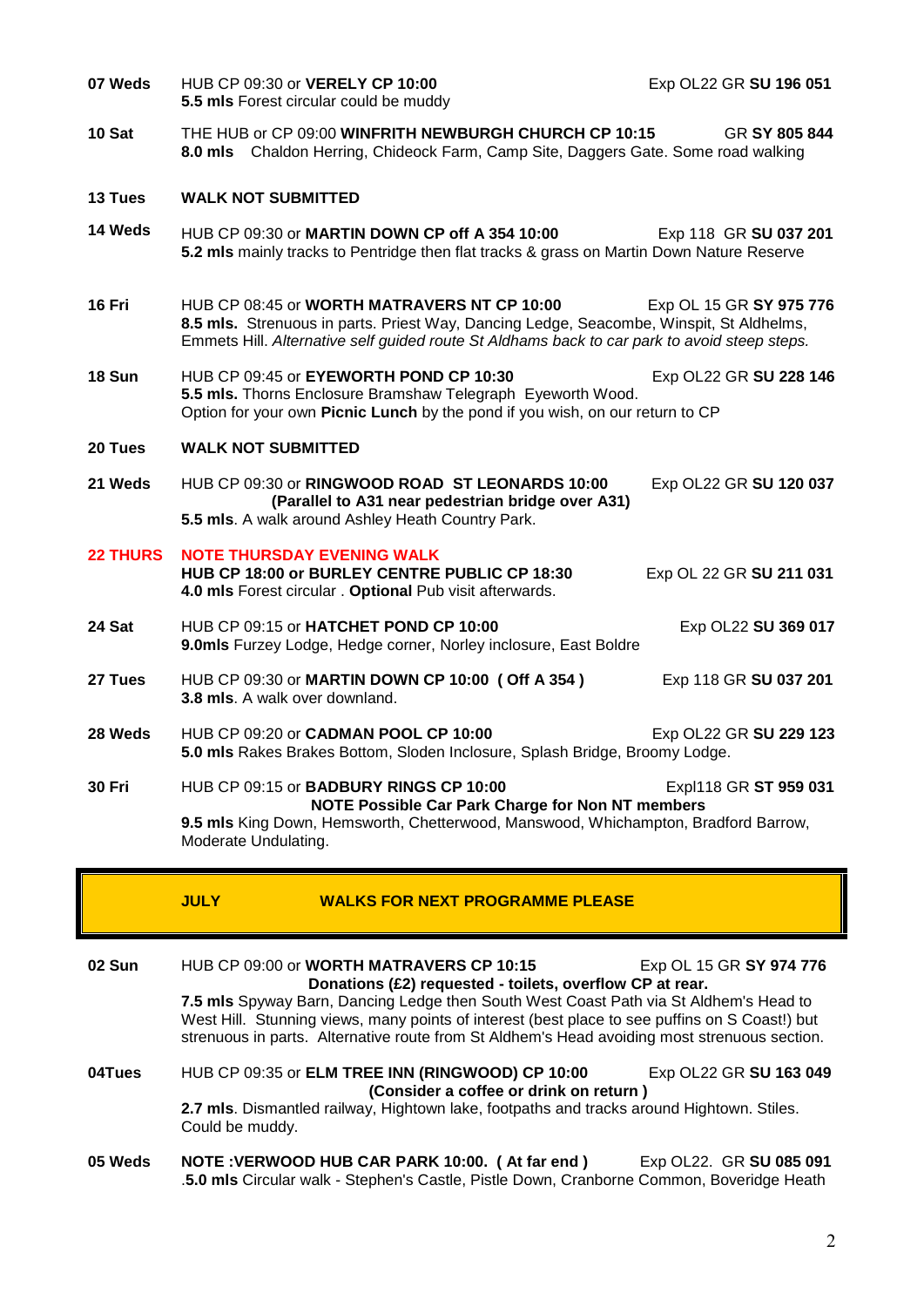| 08 Sat        | HUB 09:00 or IWERNE COURTNEY 10:00 (CP Opposite Church) Exp118 GR ST 860 125<br>8.5 mls Mod/Strenuous Park Fm, Hambledon Hill, around Hod Hill, Stourpaine, Bourne Barn                                                            |                         |  |
|---------------|------------------------------------------------------------------------------------------------------------------------------------------------------------------------------------------------------------------------------------|-------------------------|--|
| 11 Tues       | HUB CP 09:40 or WOODLANDS PLAYING FIELD FIELD 10:00<br>3.4 mls Woodlands Pk, Knobs Crook Woodlands Manor Fm. Undulating, 4 or 5 stiles.                                                                                            | Exp 118 GR SU 051 090   |  |
| 12 Weds       | HUB CP 09.15 or WILVERLEY PLAIN MAIN CP 10:00<br>5.3 mls. Clay Hill, Markway Hill, Wilverley Inclosure.                                                                                                                            | Exp OL22 GR SU 254 010  |  |
| 14 Fri        | HUB CP 09:00 or HARDY MONUMENT CP 10:15 (Voluntary Charge) OL15 GR SY 612 876<br>9.5 mls Martinstown. Maiden Castle, Higher Ashton Fm. Hell Bottom                                                                                 |                         |  |
| 16 Sun        | HUB CP 09:00 or TYNEHAM CP 10:15 (£2 Voluntary CP charge) Exp OL15 GR SY 883 804<br>6.5 mls. Gad Cliff Tyneham Cap Coastal path Kimmeridge Suggest picnic lunch at<br>Tyneham at end.                                              |                         |  |
| 18 Tues       | HUB CP 09:15 or PAMPHILL GREEN CP 10:00<br>3.5 mls. All Fools Lane, River Stour, meadows.                                                                                                                                          | Exp 118 GR ST 990 007   |  |
| 19 Weds       | HUB CP 09:30 or CRANBORNE GARDEN CTR (at top end) 10:00 Exp 118 GR SU 056 132<br>(Consider a coffee or drinkon return. Car share if possible)<br>5.0 mls Burwood, Boveridge, Jack's Hedge Corner, Cranborne Fm, Manor Fm. Moderate |                         |  |
| 22 Sat        | HUB CP 09:00 or TOP CP ABOVE RINGSTEAD BAY 10:15<br>7.5 mls Moderate walk to Smugglers Inn Osmington Mills and return via White Nothe                                                                                              | Exp OL 15 GR SY 758 824 |  |
| 25 Tues       | HUB CP 09:20 or ABBOTS WELL CP 10:00<br>3.7 mls Hampton Ridge, Pitts Wood Inclosure. 2 Significant slopes                                                                                                                          | Exp OL22 GR SU 177 128  |  |
| 26 Weds       | HUB CP 09:15 or STOURPAINE CHURCH CP 10:00<br>5.0mls Durweston, Bonsley copse, Gains Cross                                                                                                                                         | Exp 117 GR ST 998 108   |  |
| 28 Fri        | HUB CP 09:00 or FRAMPTON 10:15<br>Exp 117 GR SY 624 950<br>(Park in lane to Southover opposite Millennium Green).<br>9.5 mls. Undulating, via Frampton, Huish Barn, Sydling St Nicholas, Maiden Newton<br>Southover.               |                         |  |
| <b>30 Sun</b> | HUB CP 09:25 or CLAY HILL CP 10.00<br>5.0 miles Forest circular, heather and woodland                                                                                                                                              | Exp OL 22 GR SU 232 024 |  |

### **AUGUST**

#### **01Tues WALK NOT SUBMITTED**

- **02 Weds** HUB CP 09:10 or **LINFORD BOTTOM CP 10:00.** Exp OL22 GR **SU180 071 5.0 mls** Red Shoot Plain, Appleslade Inclosure, Castle Piece, Linford Brook.
- **05 Sat** HUB CP 09:30 or **CRANBORNE GARDEN CTR 10:00 (at top end)** Exp118 GR **SU 054 130 ( Consider a coffee or Drink on return. Car share if possible) 9.0 mls** Penbury Knoll, Pentridge, Blagdon Farm, Boveridge, Burwood. Undulating, mainly tracks and minor roads
- **08 Tues** HUB CP 09.20 or **WITCHAMPTON RECYCLING Near Church 10:00** Exp 118 GR **ST 988 064 3.5 mls** Crichel Lake
- **09 Weds** HUB CP 09:30 or **BADBURY RINGS 10:00** Exp 118 GR **ST 960 032 NOTE Possible Car Park Charge for Non NT members 5.5 mls**. A walk over downland, mainly tracks.
- **11 Fri** HUB CP 08:50 or **TYNEHAM VILLAGE CP 10:00** OL 15 GR **SY 881 803 8.5 mls.** Povington Hill, Grange Arch, Steeple, Kimmeridge, Tyneham Cap. Some hills.